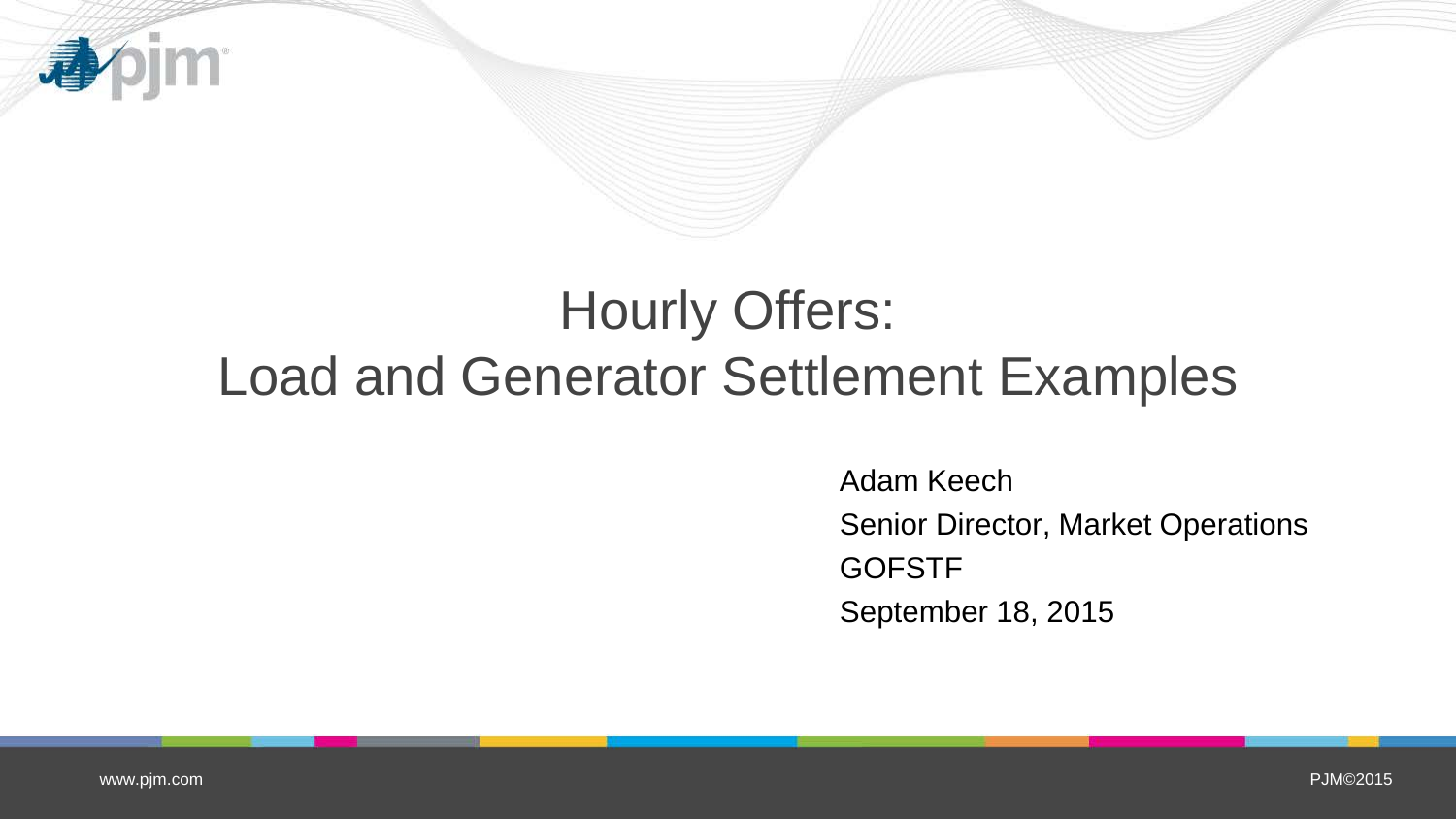

- Show the generator settlement from start to finish
	- Potential impacts from raising an offer
	- Potential impacts of lowering an offer
- Show load settlement in the same example
	- Load that has hedged day-ahead
	- Load that has not hedged day-ahead
	- Allocation of uplift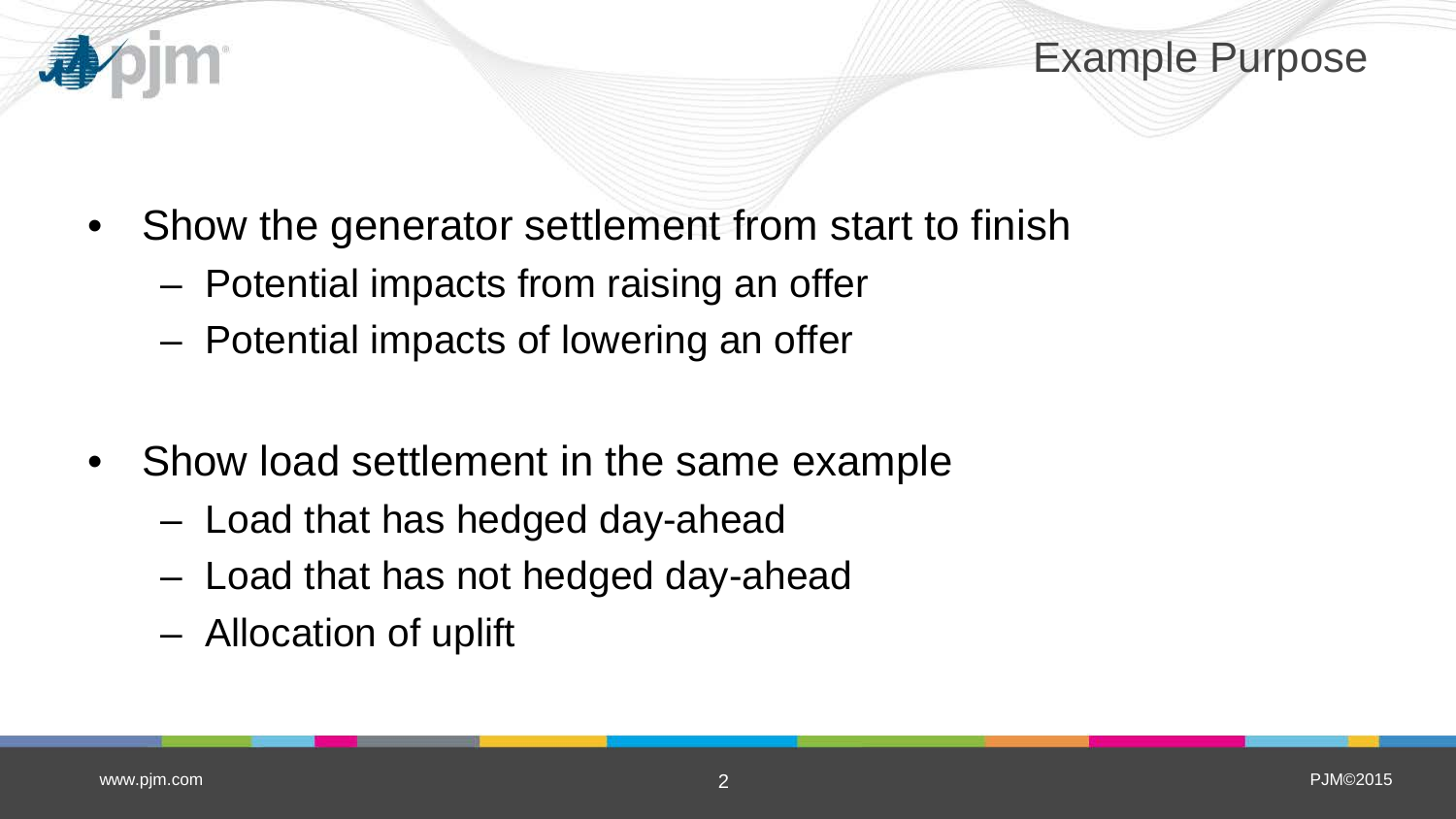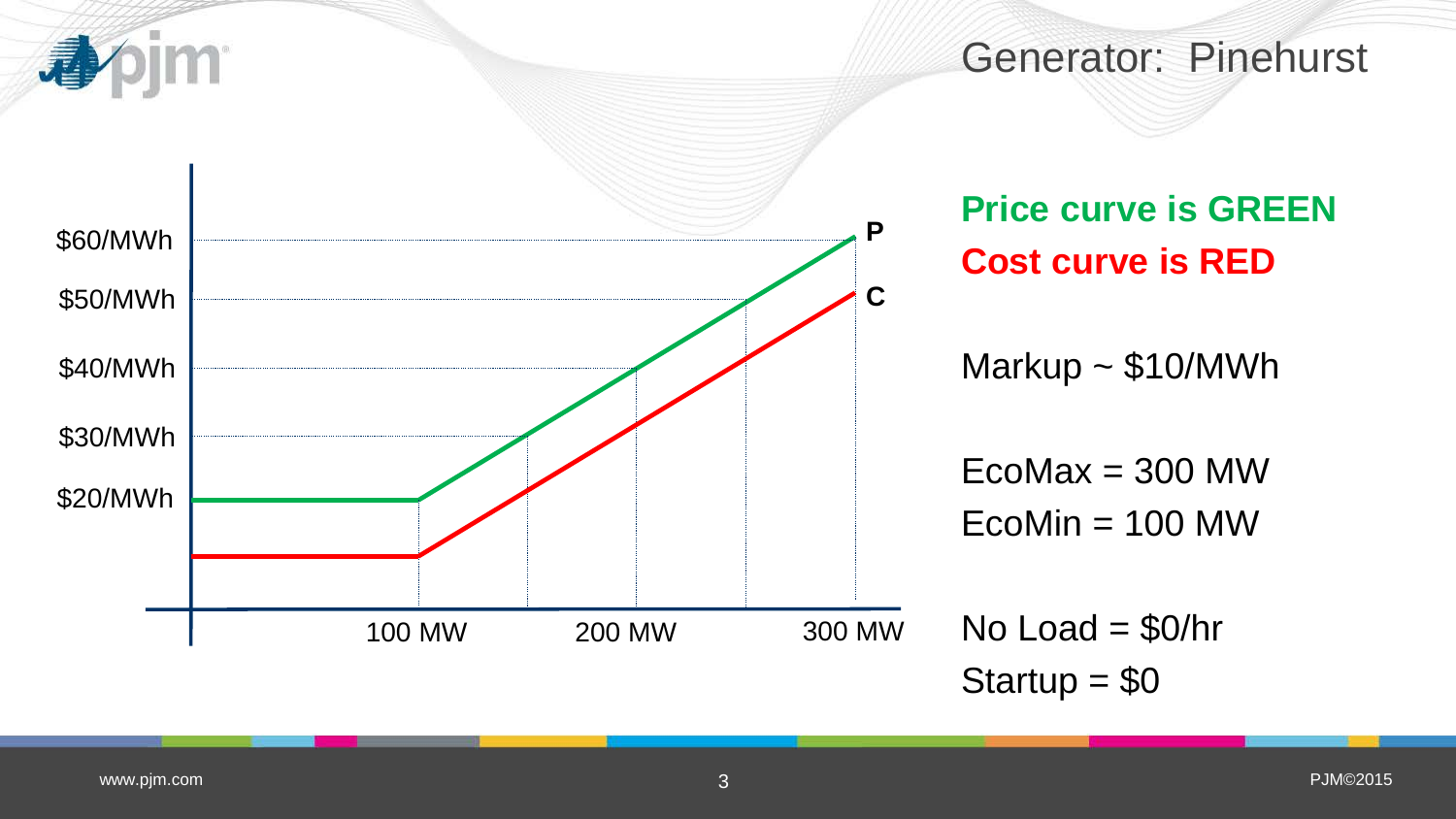

### Day-Ahead Market: Generator Clearing



DA Hour Ending 1000

Generator clears on price offer.

 $DALMP = $45/MWh$  $DAMW = 225 MW$ 

DA Value  $= $10,125$  (DALMP \* DAMW)  $DA$  Offer =  $$6,062.5$  (area under curve at DAMW + startup + no load)  $DA$  Uplift =  $$0$  (DA Offer – DA Value) DA Margin  $= $4,062.5$  (DA Value – DA Offer)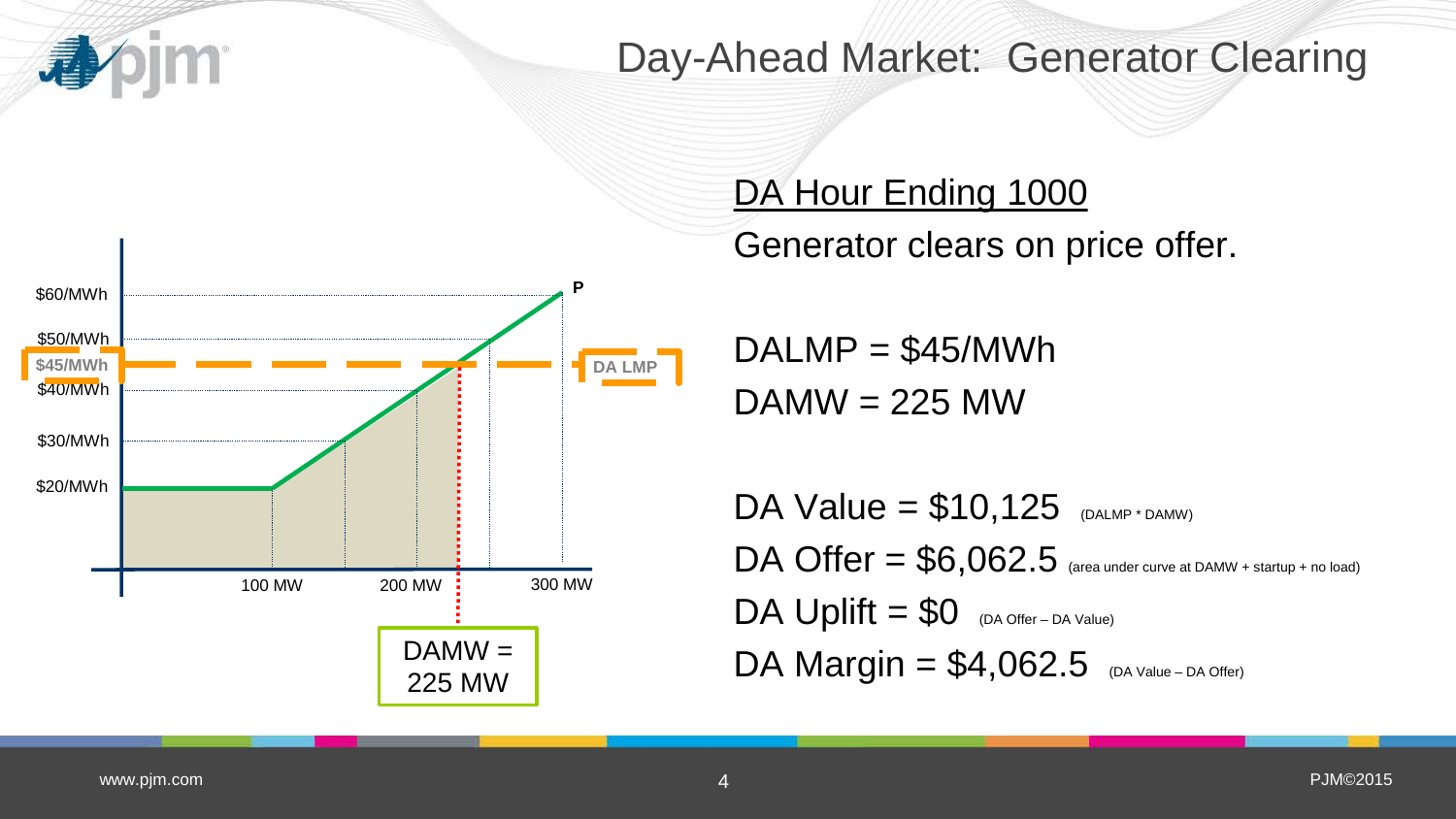### Real-Time #1: Generator Offer Increase & RTLMP = DALMP



RT Hour Ending 1000

Generator increases price offer by \$10/MWh (P' curve).

Assume Deviation Rate = \$1.00/MWh

 $RTLMP = $45/MWh$  $RTMW = 175 MW$ 

BAL Value Actual  $= -\$2,250$  (RTMW (actual) – DAMW) \* RTLMP BAL Value Used = \$0 (RTMW (from DA Curve) - DAMW) \* RTLMP

 $BOR$  Offer =  $$4,437.5$  (area under curve at RTMW + startup + no load) – **This calculation uses the lesser of the DA and final RT curves**

Schedule Deviation Charge = | 225 MW – 175 MW| \* \$1.00/MWh = \$50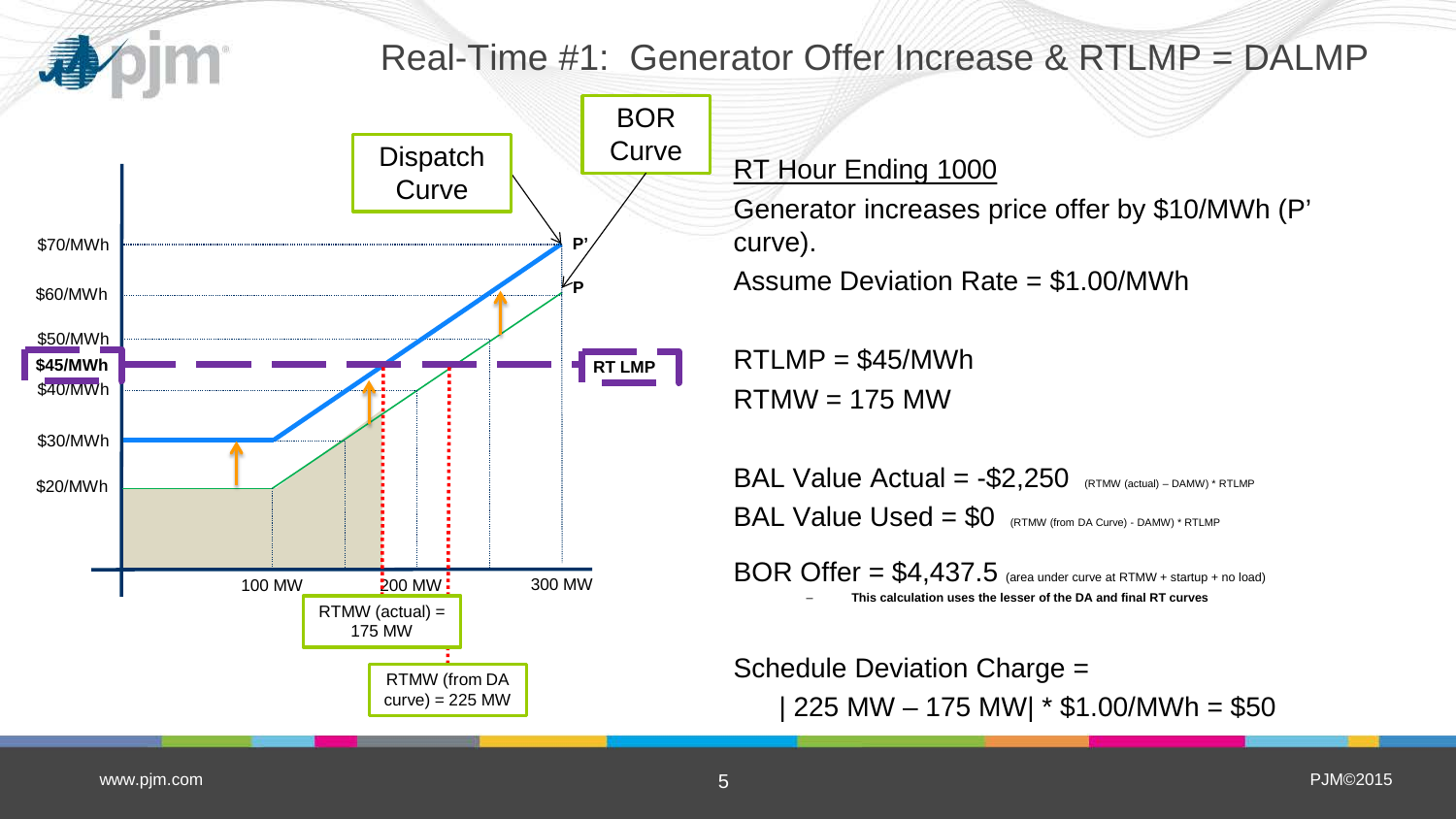### Real-Time #1: Outcome

- Generation resource increased its offer in real-time
- When RTLMP = DALMP
	- The resource is dispatched to a lower output in RT
	- The resource buys out of the DA commitment at a net loss (Negative Balancing Value)
	- The resource is charged a schedule deviation penalty

BOR Credit = Max(\$0, BOR Offer – DA Value – BAL Value Used

 $=$  Max(\$0, \$4,437.5 - \$10,125 - \$0) =  $$0$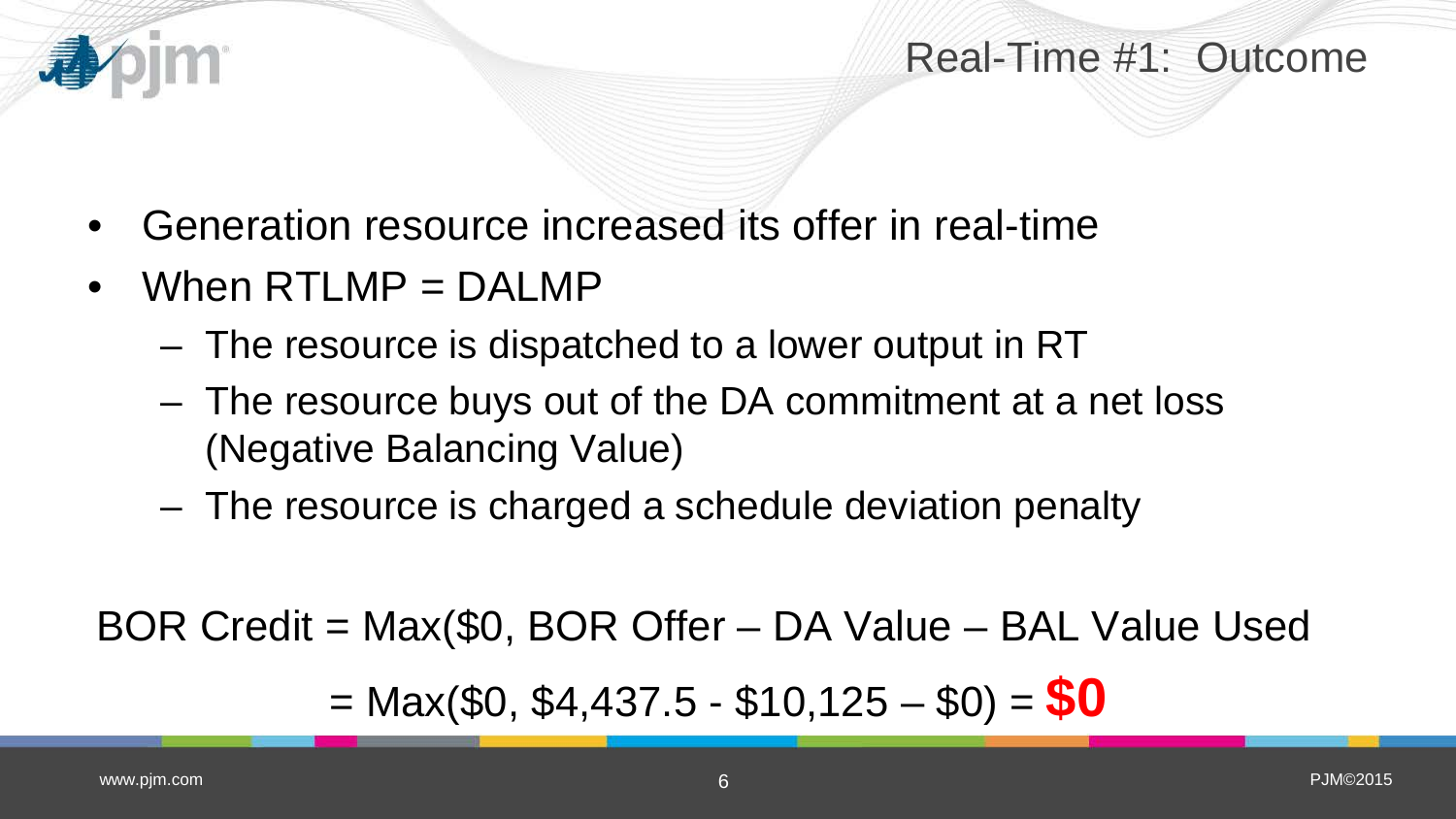

### Real-Time #2: No Offer Change & RTLMP = DALMP

RT Hour Ending 1000

\$20/MWh \$30/MWh \$40/MWh \$50/MWh 100 MW 200 MW  $\frac{1}{2}$  300 MW \$60/MWh **P \$45/MWh RT LMP** RTMW = DAMW  $= 225$  MW

 $RTLMP = $45/MWh$  $RTMW = 225 MW$ 

 $BAL Value Actual = $0$  (RTMW (actual) – DAMW) \* RTLMP BAL Value Used = \$0 (RTMW (from DA Curve) - DAMW) \* RTLMP

 $BOR$  Offer =  $$6,062.5$  (area under curve at RTMW + startup + no load)

– **This calculation uses the lesser of the DA and final RT curves**

– **Since the offer was not changed, the DA offer is used**

Schedule Deviation Charge = N/A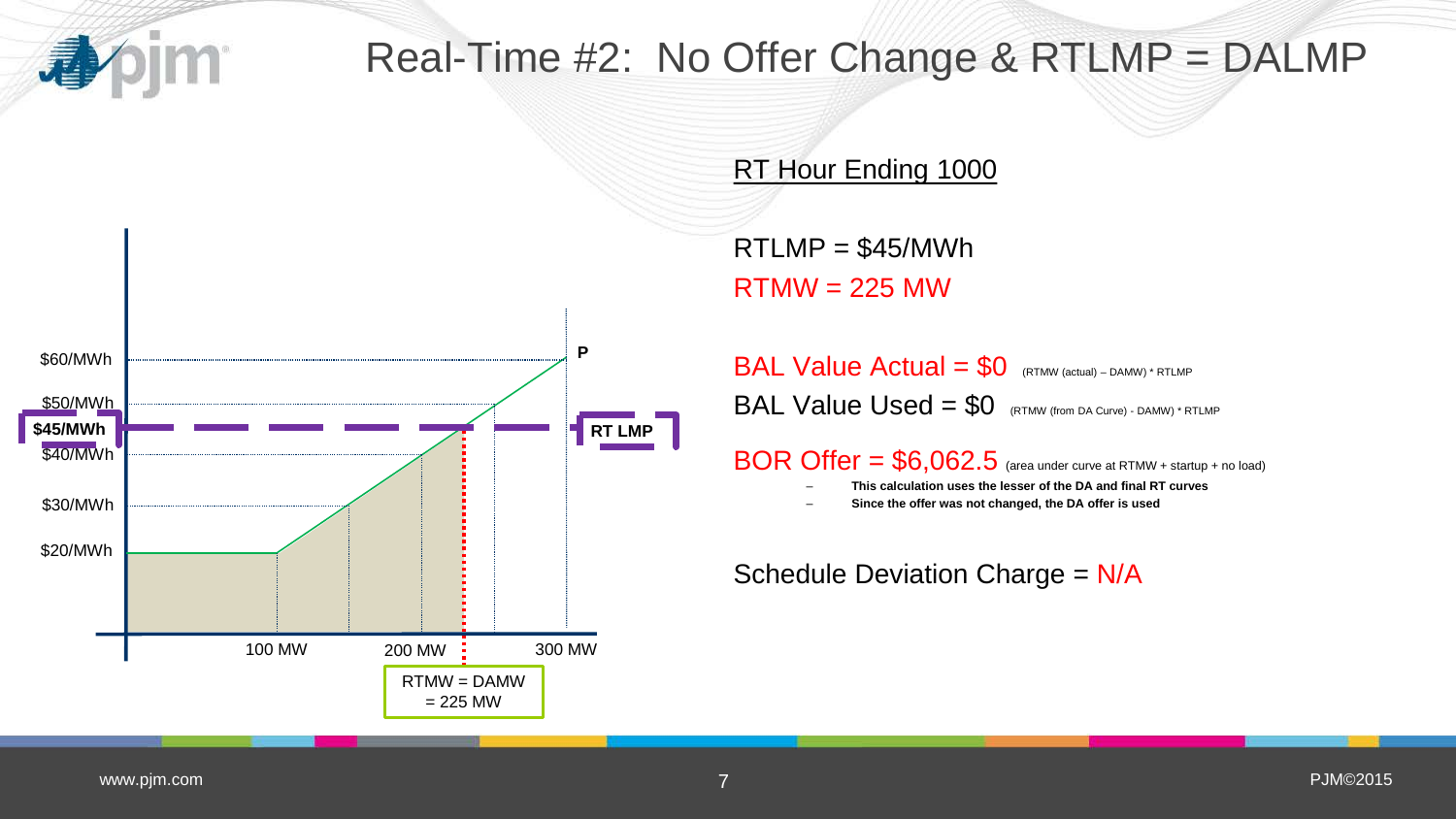### Real-Time #2: Outcome

- Generation resource does not change its offer
- When RTLMP = DALMP
	- The resource is dispatched identically
	- The Balancing Value is \$0 due to no MW differences
	- No schedule change penalty

BOR Credit = Max(\$0, BOR Offer – DA Value – BAL Value Used  $=$  Max(\$0, \$6,062.5 - \$10,125 - \$0) =  $$0$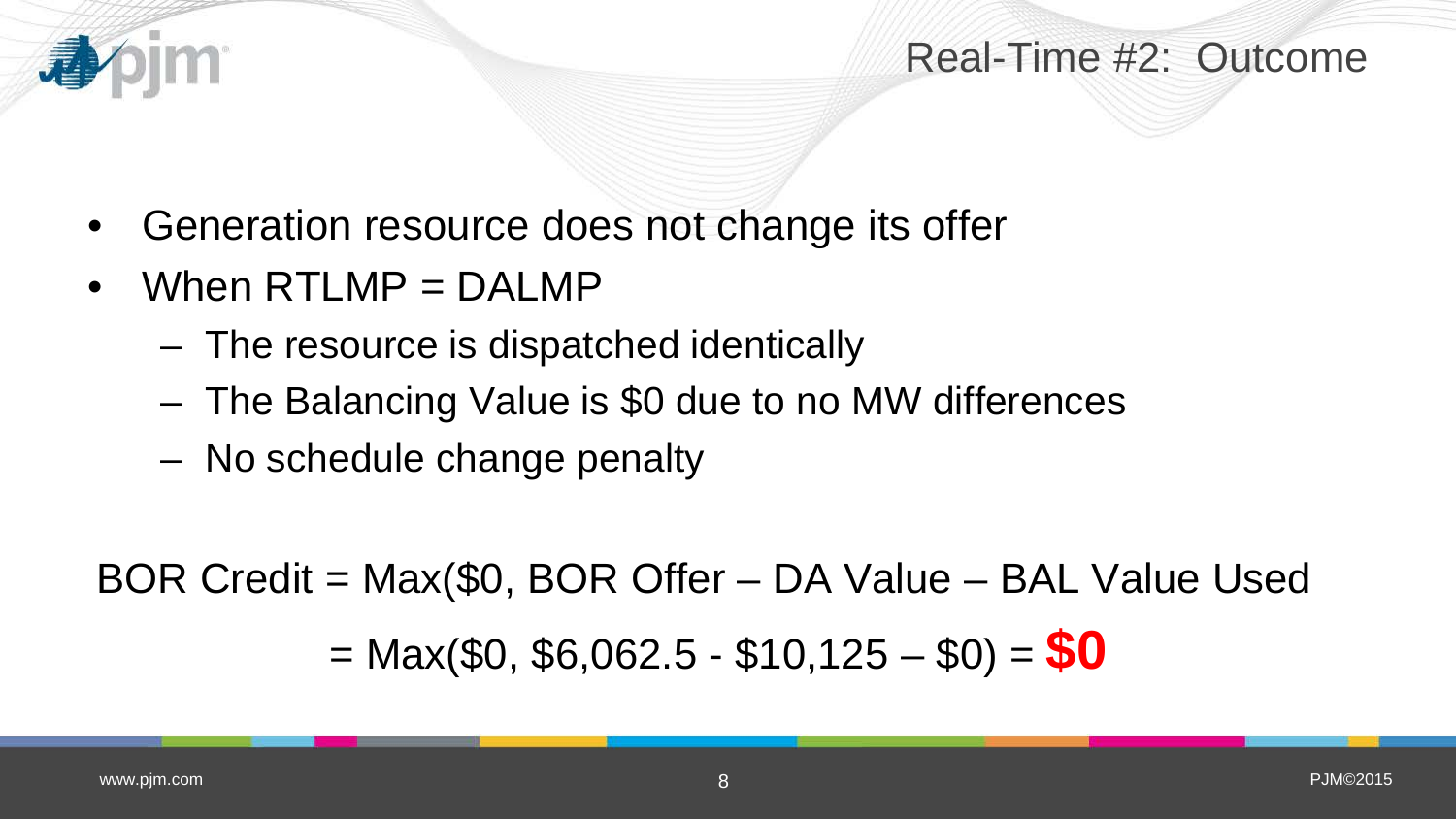### What's the Difference?

|                           | <b>Offer Changed</b> | <b>No Offer Change</b> |
|---------------------------|----------------------|------------------------|
| <b>DA Value</b>           | \$10,125             | \$10,125               |
| <b>BAL Value Actual</b>   | $-$ \$2,250          | \$0                    |
| <b>BAL Value Used</b>     | \$0                  | \$0                    |
| <b>RT Cost</b>            | $-$4,437.5$          | $-$ \$6,062.5          |
| <b>BOR Credit</b>         | \$0                  | \$0                    |
| <b>Schedule Deviation</b> | $-$ \$50             | \$0                    |
| <b>Net Settlement</b>     | \$3,387.5            | \$4,062.5              |

- In this example, the cost to buy out of the DA commitment exceeds the cost of generating to meet it
- The generation owner nets ~ \$700 less by increasing their offer in real-time and being dispatched lower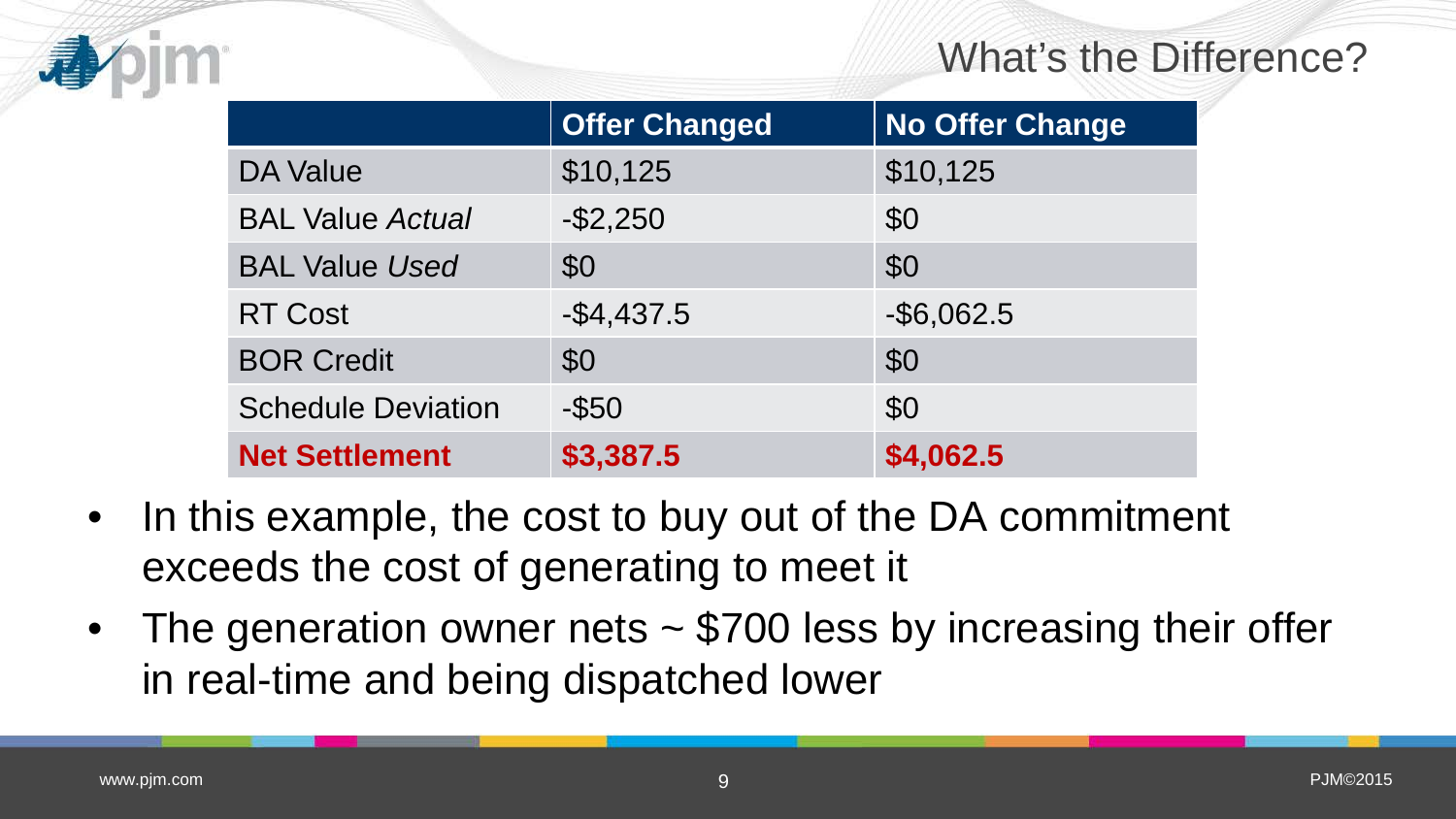

### Day-Ahead Market: Generator Clearing



### DA Hour Ending 1000

Generator clears on price offer.

 $DALMP = $45/MWh$  $DAMW = 225 MW$ 

DA Value  $= $10,125$  (DALMP \* DAMW)  $DA$  Offer =  $$6,062.5$  (area under curve at DAMW + startup + no load)  $DA$  Uplift  $= $0$  (DA Offer – DA Value) DA Margin  $= $4,062.5$  (DA Value – DA Offer)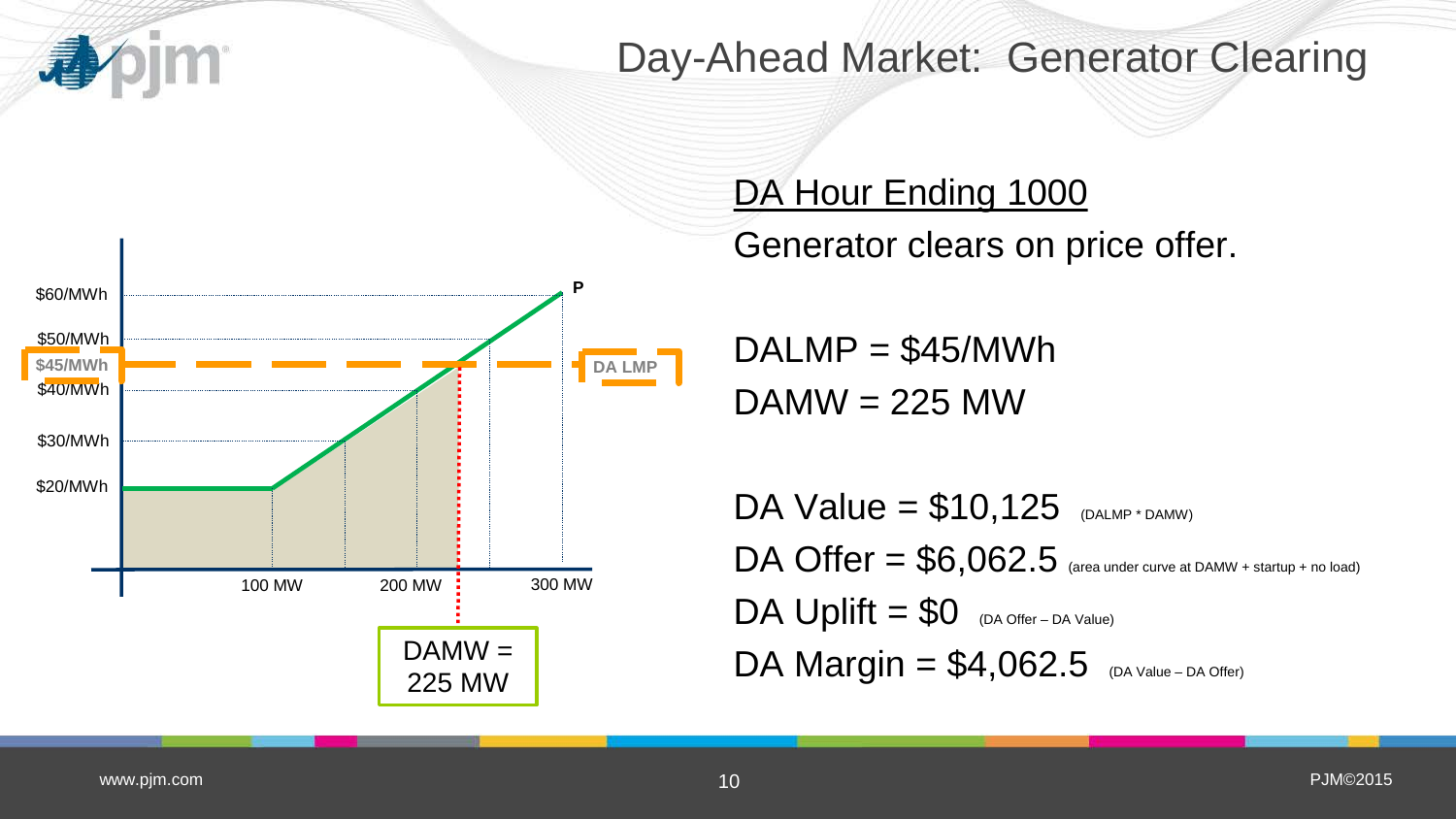### Real-Time #3: Generator Offer Increase & RTLMP > DALMP

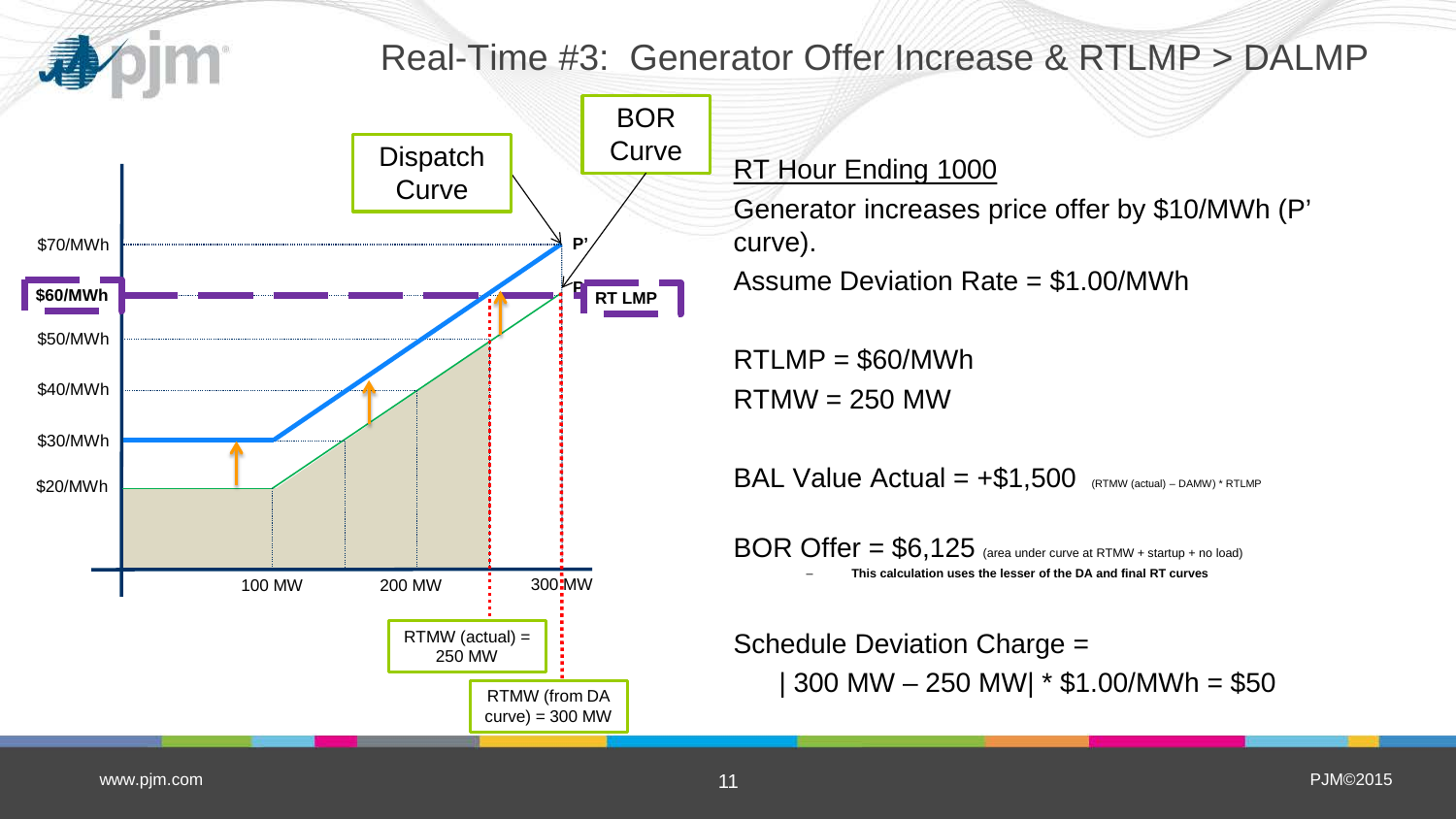### Real-Time #3: Outcome

- Generation resource increases its offer
- When RTLMP > DALMP
	- The resource is dispatched below where it would be on its DA curve
	- The Actual Balancing Value is lower as a result (\$1,500 vs. \$4,500)
	- The unit receives a schedule change penalty

BOR Credit = Max(\$0, BOR Offer – DA Value – BAL Value  $=$  Max(\$0, \$6,125 - \$10,125 - \$1,500) =  $$0$ 

看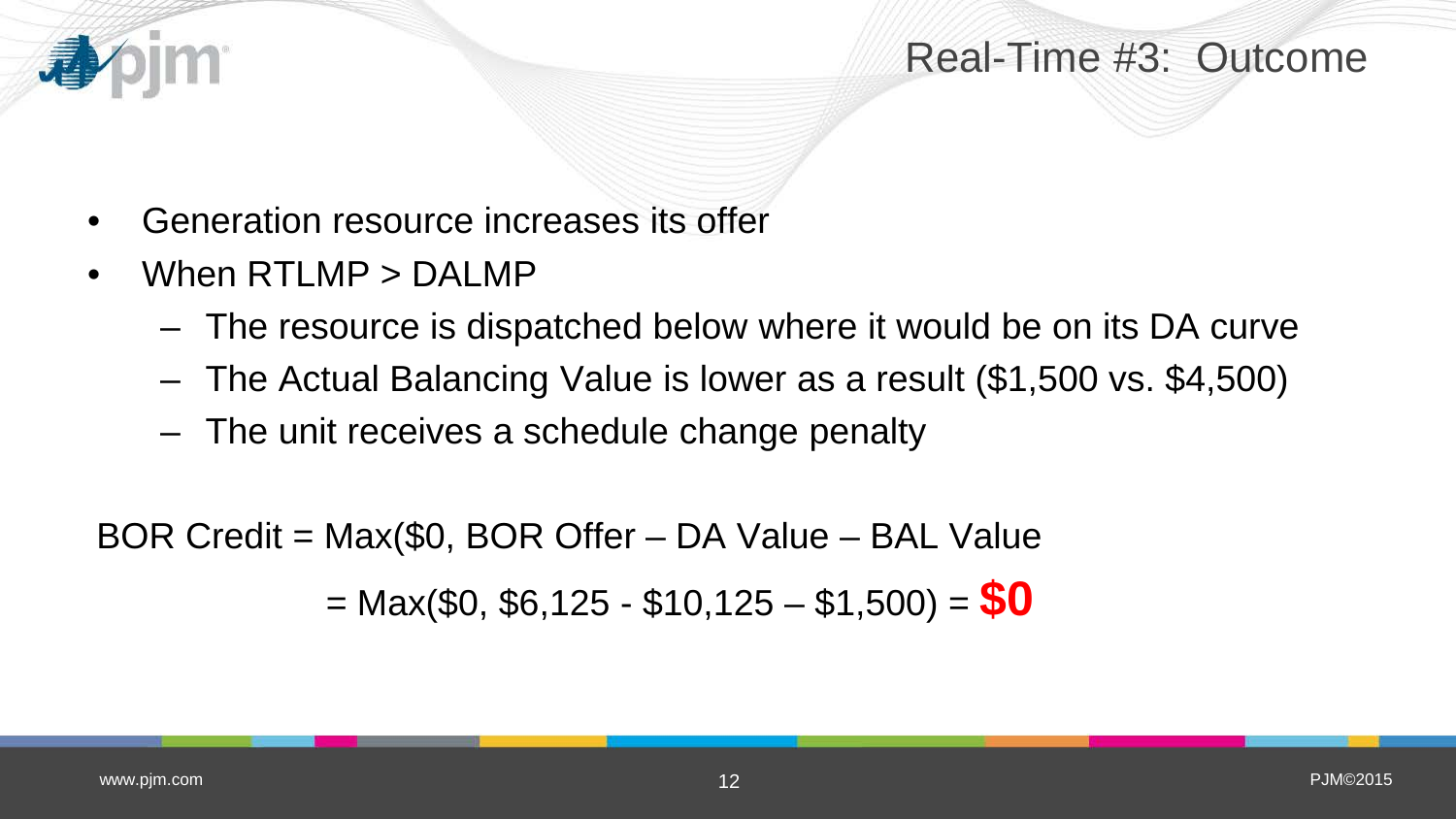

|                           | <b>Offer Changed</b> | <b>No Offer Change</b> |
|---------------------------|----------------------|------------------------|
| <b>DA Value</b>           | \$10,125             | \$10,125               |
| <b>BAL Value Actual</b>   | \$1,500              | \$4,500                |
| <b>RT Cost</b>            | $-$ \$6,125          | $-$ \$8,000            |
| <b>BOR Credit</b>         | \$0                  | \$0                    |
| <b>Schedule Deviation</b> | $-$ \$50             | \$0                    |
| <b>Net Settlement</b>     | \$5,450              | \$6,625                |

- In this example, the reduced MW output in real-time due to the increase in offer decreases the revenues the resource would have collected by exceeding its DA commitment
- The generation owner nets ~ \$1,200 less by increasing their offer in realtime and being dispatched lower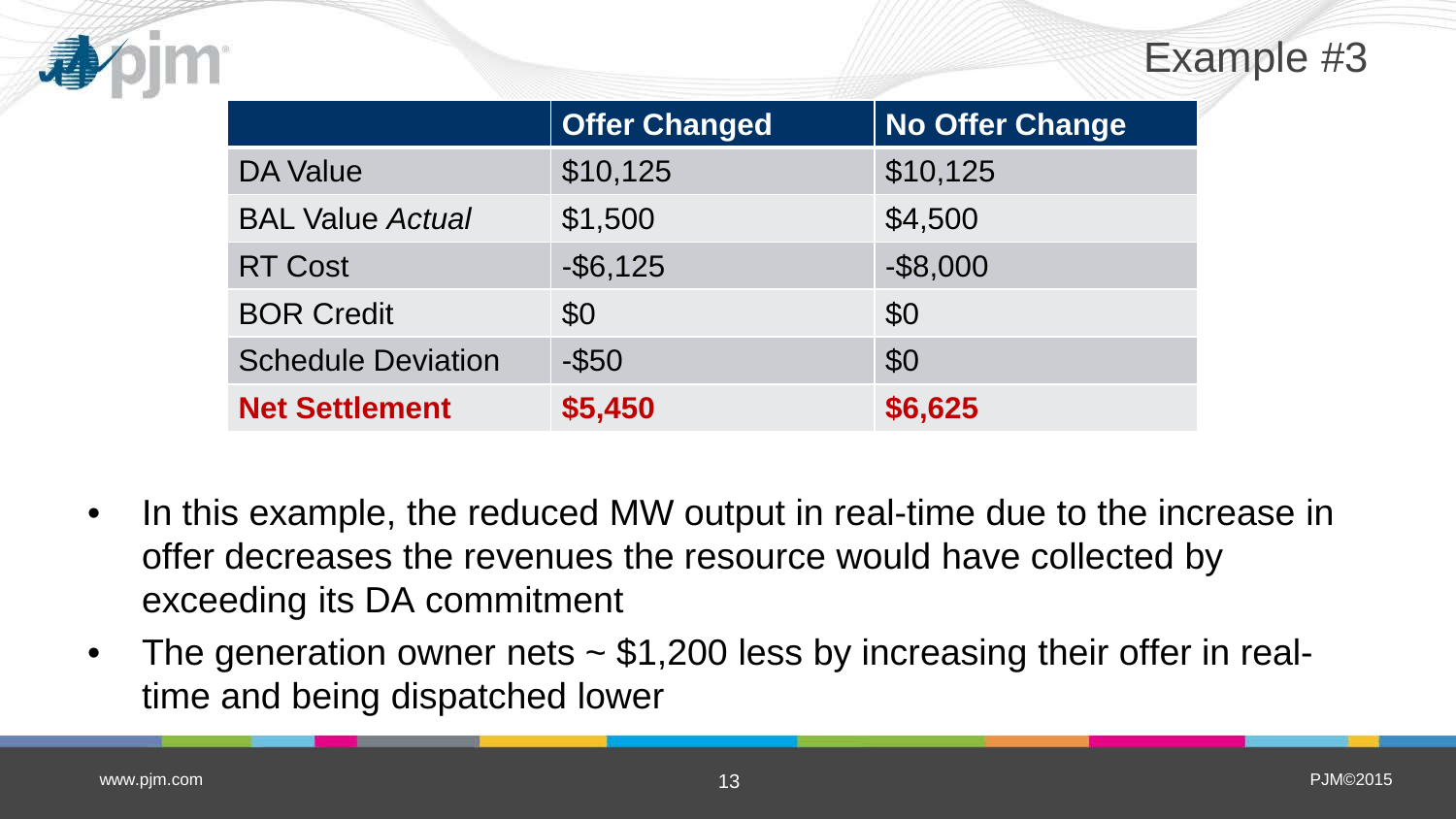### Real-Time Offer Reductions

- The opposite behavior would be to lower offers in real-time as compared to day-ahead
- This would result in lower LMPs in real-time (all other things held equal) and a positive balancing value for the generator
	- Presuming it outperforms the DA commitment and RTLMP > \$0
- The individual generation resource's uplift payment would reduce but the addition of low-priced MW would lower LMPs and potentially increase uplift market-wide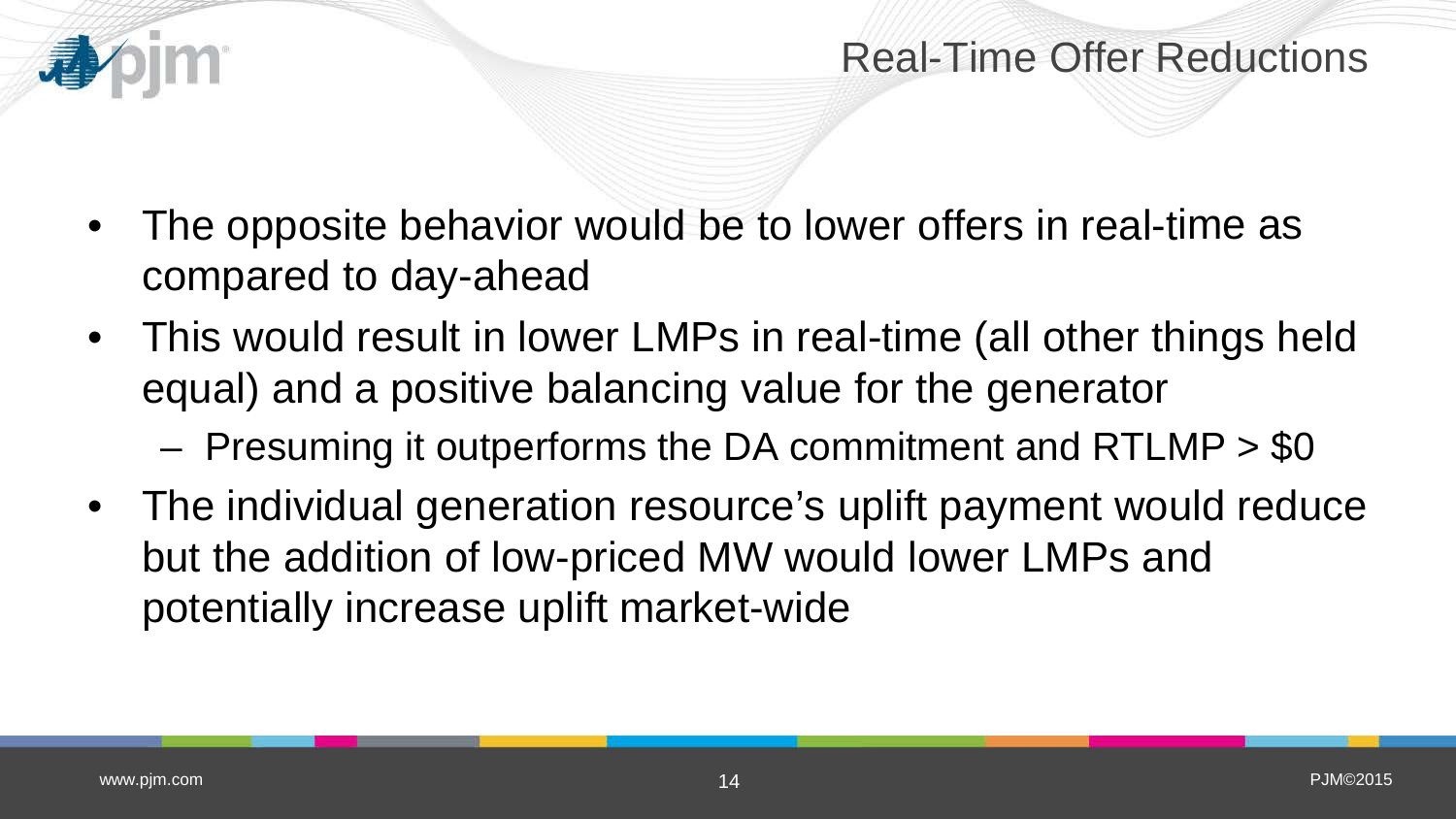

- PJM is not proposing any change to the settlement of loads in day-ahead and real-time
- PJM is not proposing any change to how uplift is allocated to loads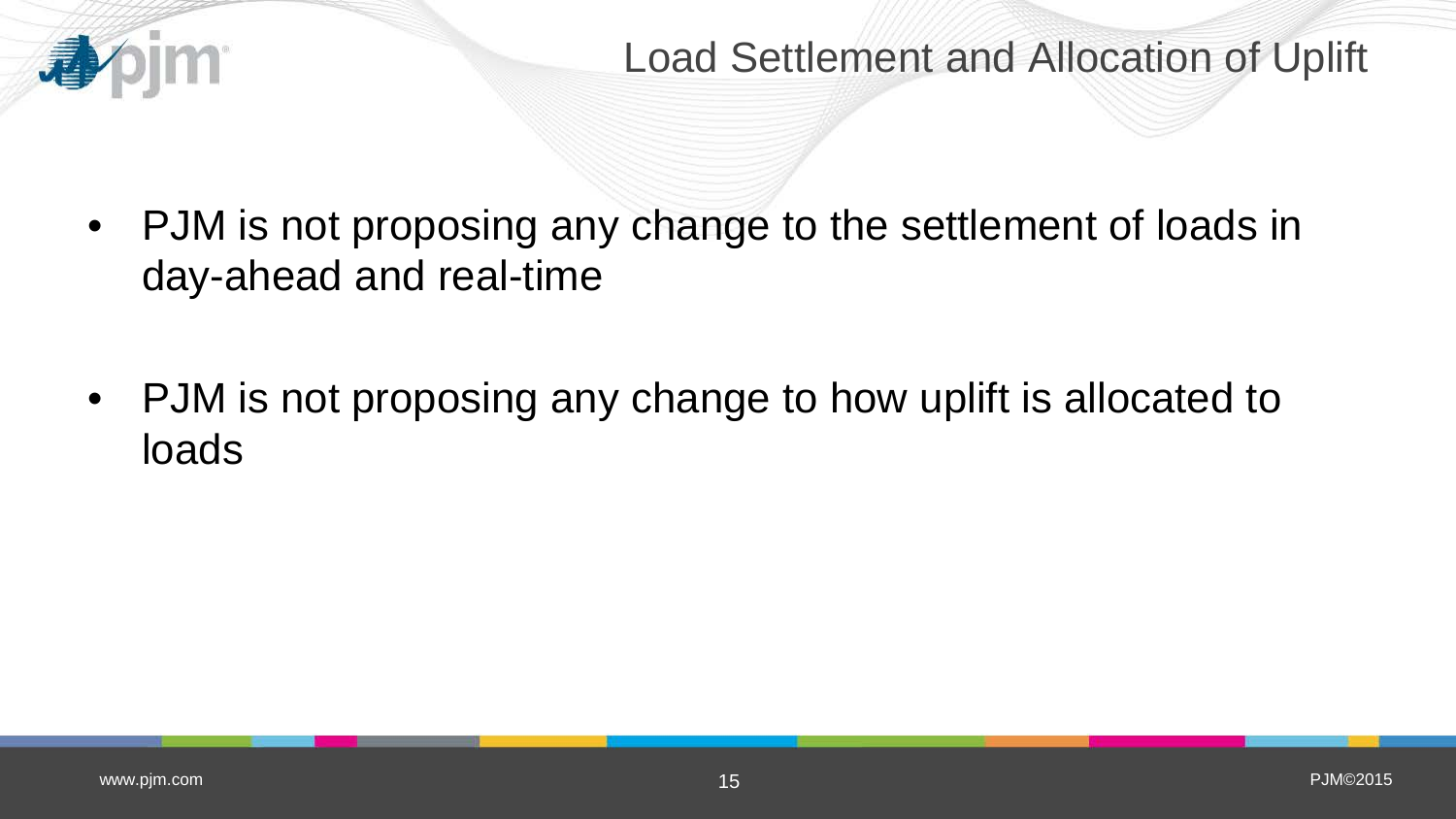

### General Load Settlement Rules

- Loads cleared in the Day-Ahead Market
	- Pay the corresponding LMP
	- Are allocated a share of day-ahead uplift
- Loads schedule deviations from the Day-Ahead Market
	- Pay the corresponding real-time LMP
	- Are allocated a share of real-time uplift for resources not scheduled for conservative operations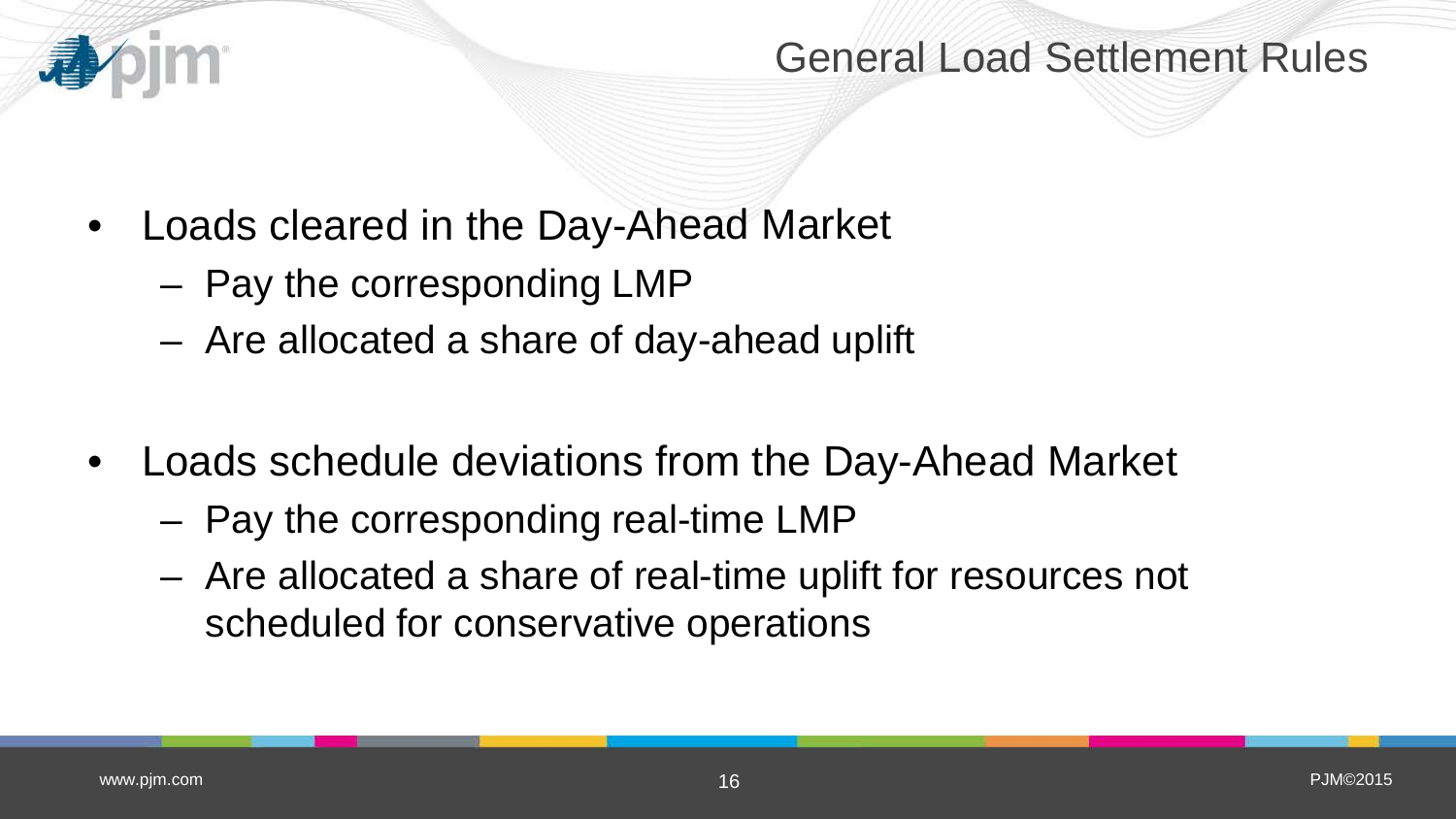

- The cost of resources committed for conservative operations are generally allocated to load
- These resources, like all others
	- Will receive a DA uplift payment to the DA offer if DA revenues do not cover the cost
	- Will receive a BOR payment to the lesser of the committed or final offer if the real-time operating costs are not recovered
- The BOR payment to these resources cannot be increased by increases in offers in real-time
	- BOR is limited to the lesser of the committed or final offer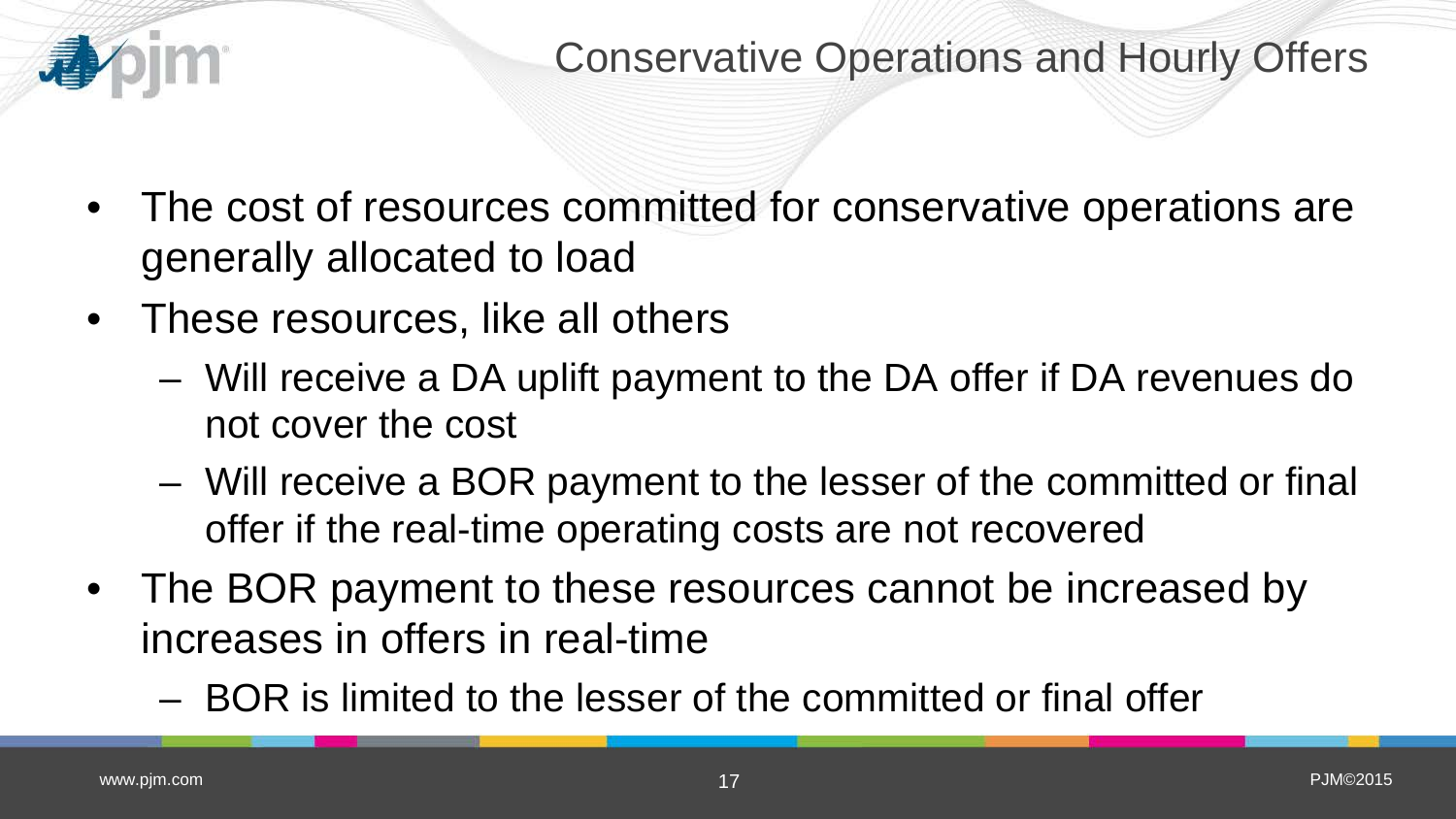

## Load Settlement Example for LSE A in Day-Ahead



### DA Hour Ending 1000

Load clears 1,000 MW in day-ahead Ratio share for uplift allocation is 1% Total Day-Ahead Uplift = \$200,000

 $DALMP = $45/MWh$  $DAMW = 1,000 MW$ 

Day-Ahead Energy Charge = \$45,000 Day-Ahead Uplift Charge = \$2,000

Total Day-Ahead Settlement = \$47,000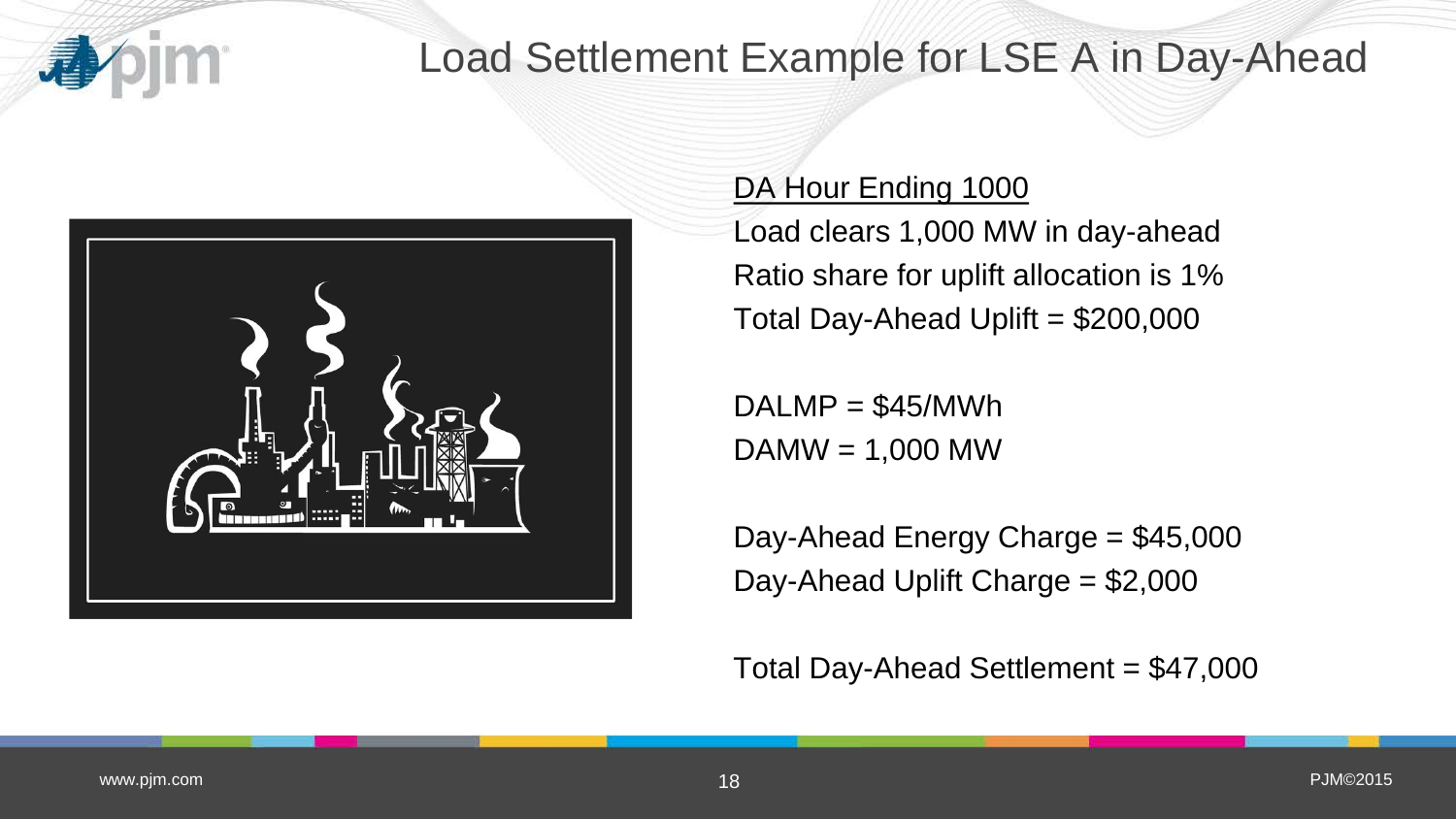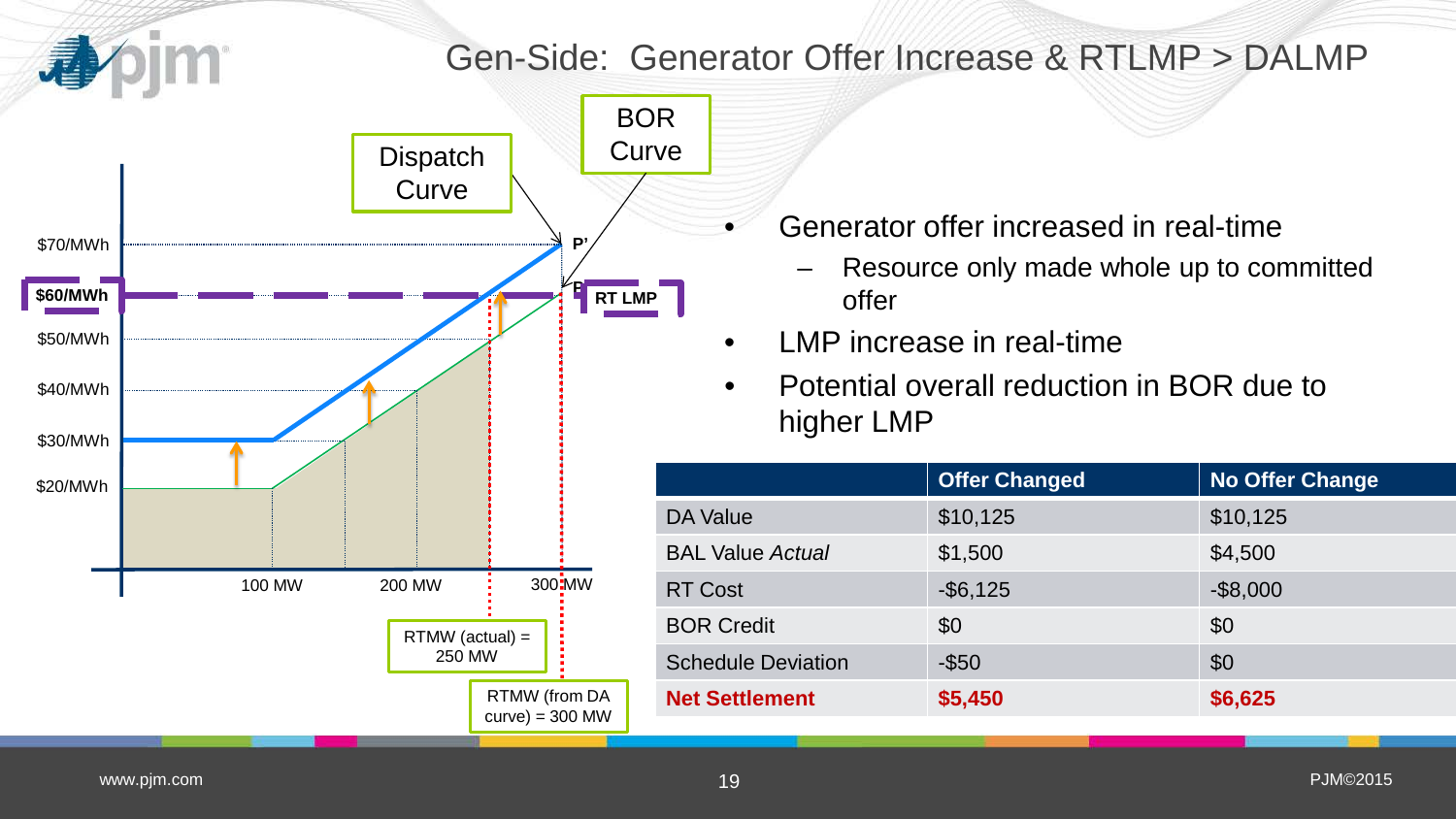

## Load Settlement Example for LSE A in Real-Time



RT Hour Ending 1000 Real-Time load is 1,112 MW Load is deviating by 112 MW Assume deviation rate is \$1.00/MWh

 $RTLMP = $60/MWh$  $RTMW = 1,112 MW$ 

Balancing Energy Charge = \$6,720 BOR Charge = \$112

Total Charges to LSE  $A = $53,832$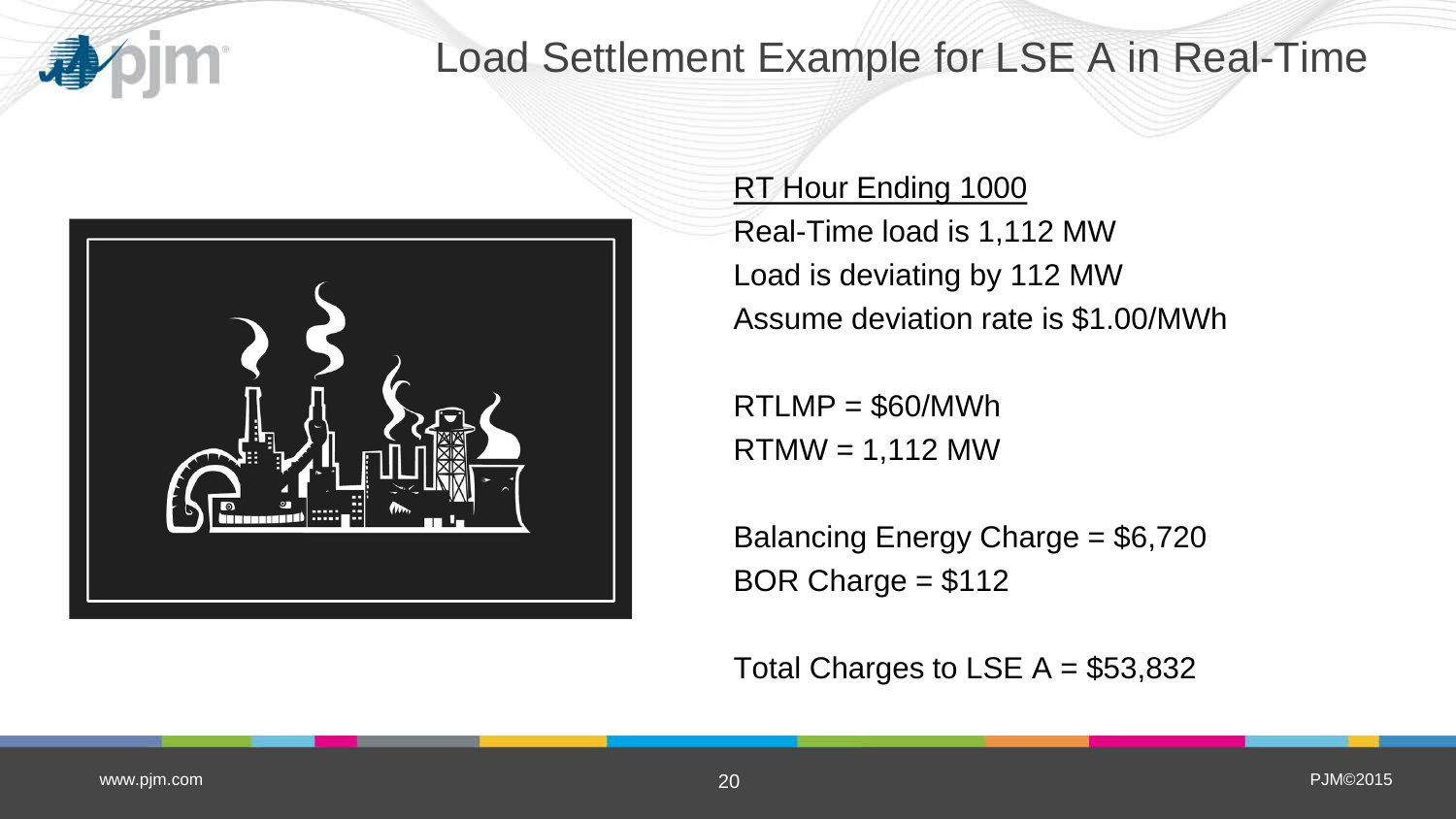

- Deviating schedules from DA will likely have been paid less uplift due to higher RT LMPs
	- Deviation rate is lower due to less uplift to allocate
- Resource that has increased its offer has made less money than it otherwise would have
	- No increase in its uplift due to offer increase
- Exposure for loads is to the real-time LMP as it is today
- Best way to avoid impacts of offer changes in real-time is to hedge day-ahead